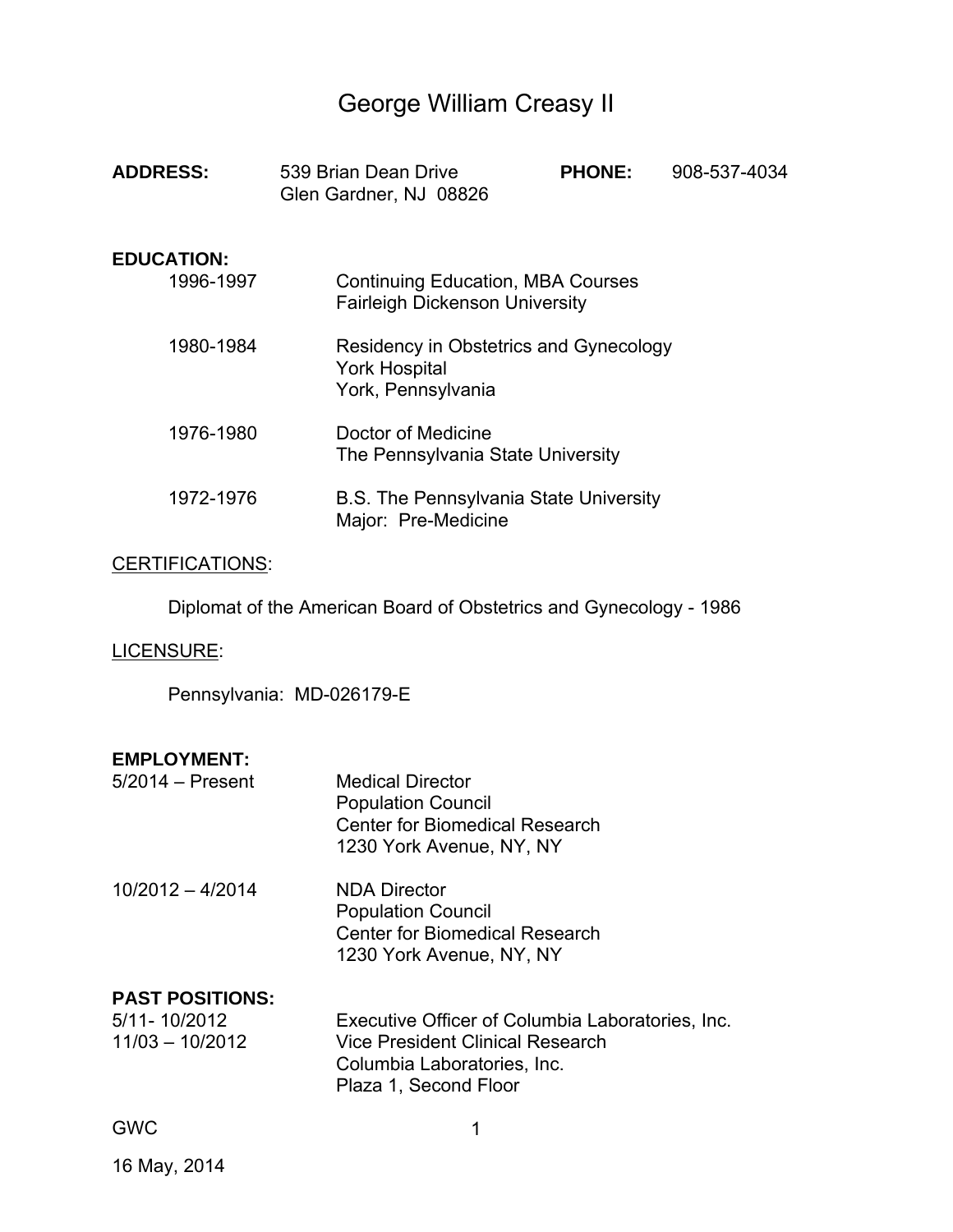# Livingston, New Jersey

| $3/03 - 11/03$ | Sr. Director (Compound Development Leader/ Clinical Leader/<br>Strategic Development Leader)<br><b>Reproductive Health and Urology</b><br>Johnson & Johnson Pharmaceutical Research and<br>Development, LLD<br>920 Route 202, P.O. Box 300<br>Raritan, New Jersey      |
|----------------|------------------------------------------------------------------------------------------------------------------------------------------------------------------------------------------------------------------------------------------------------------------------|
| $1/96 - 3/03$  | Director (Global Medical Leader/Safety Director)<br><b>Global Clinical Research &amp; Development</b><br>Gynecology & Reproductive Research<br>Johnson & Johnson Pharmaceutical Research and<br>Development, LLD<br>920 Route 202, P.O. Box 300<br>Raritan, New Jersey |
| 1/89 - 12/95   | <b>Associate Director</b><br><b>Clinical Research &amp; Development</b><br>Gynecology & Reproductive Research<br>R. W. Johnson Pharmaceutical Research Institute<br>920 Route 202, P.O. Box 300<br>Raritan, New Jersey                                                 |
| $2/87 - 1/89$  | <b>Assistant Director</b><br><b>Clinical Research &amp; Development</b><br><b>OB/GYN Therapeutics</b><br>R. W. Johnson Pharmaceutical Research Institute<br>Route 202<br>Raritan, New Jersey                                                                           |
| 7/84 - 2/87    | <b>Assistant Professor</b><br>Department of Obstetrics and Gynecology<br>The Milton S. Hershey Medical Center<br>The Pennsylvania State University<br><b>College of Medicine</b><br>Hershey, Pennsylvania                                                              |
| <b>GWC</b>     | 2                                                                                                                                                                                                                                                                      |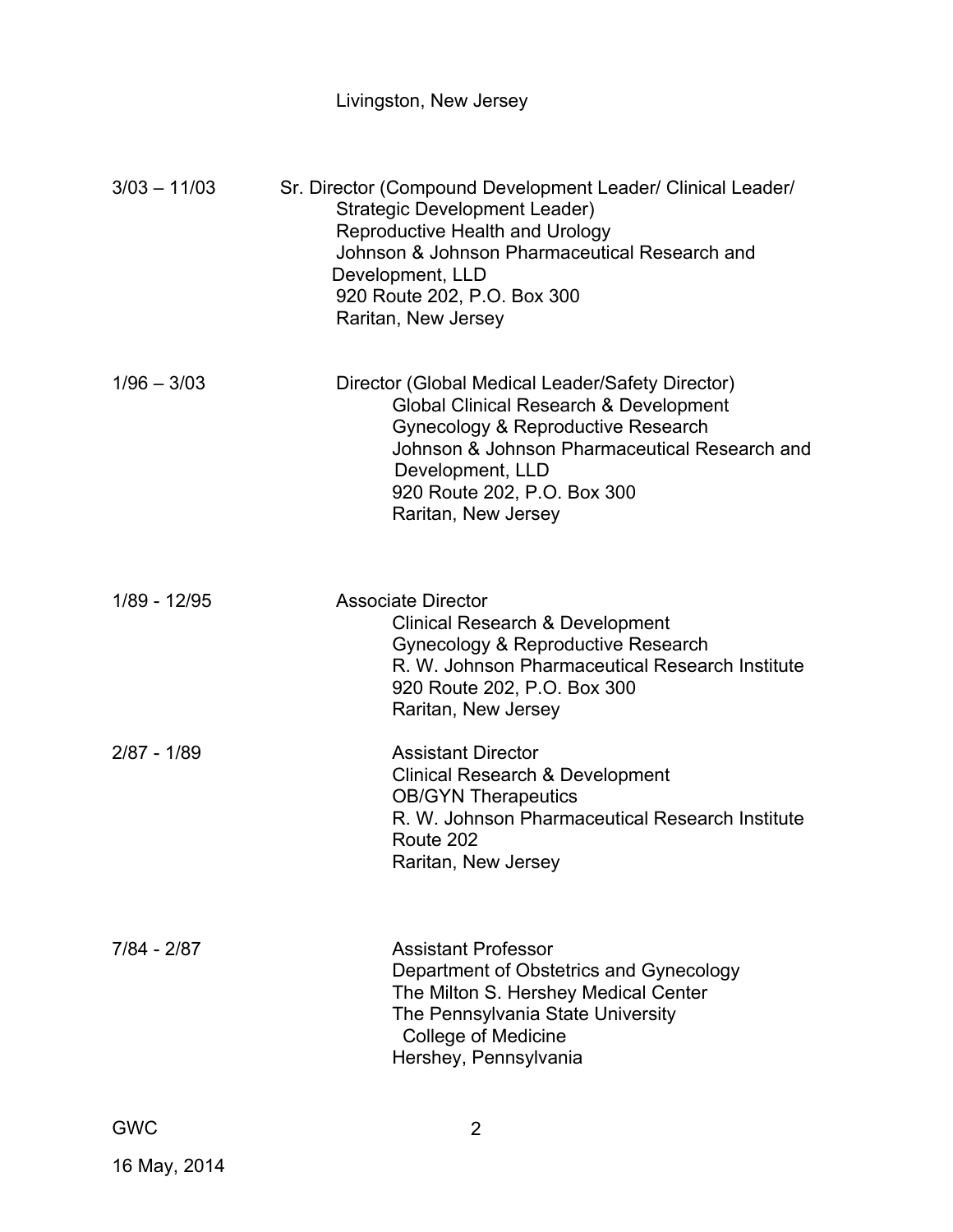#### **EMPLOYMENT-RELATED ACTIVITIES/COMMITTEES:**

Medical Director (2012 – present) – In this position I have been responsible for the coordination of activities to file an NDA for novel contraceptive. In addition, I have a role in new clinical studies planned in both the Reproductive Health and HIV programs. I am serving as the responsible medical officer for new clinical studies and participating in crafting proposals, academic papers, regulatory submissions, project plans and protocols. In this role, I work with the pre-clinical and clinical teams from both Reproductive Health and HIV.

Vice President Clinical Research (2003-2012) – In this position I was responsible for Medical Affairs, Clinical Development of New Products, Drug Safety and Surveillance, and assist in acquiring and managing intellectual property. My responsibilities in Medical Affairs included review and approval of medical information letters (2003-2010), review and approval of drug labels and claims (2003-2010), review and approval of grants for investigator sponsored research (2003-2010), oversight and training of up to 4 MSLs (2007-2010), oversight of the CME expenses and activities (2003-2010).

Compound Development Team Leader –EVRA / Clinical Leader- EVRA/ Strategic Development Leader Women's Health and Urology (2003): In this position I was responsible for the R&D support of the global commercialization of EVRA as well as supporting the future growth of the reproductive franchise.

Clinical Safety Director (2001-2002): In this position I was responsible for the process to integrate safety data between Drug Safety and Surveillance and Clinical Operations for a drug that is both marketed and in clinical development by 3 Clinical Operations teams. My team consists of a team leader, a programmer, a statistician, and 2 MD clinical scientists (direct reports), and an MD safety officer.

Global Medical Leader – EVRA (1996-2002): In this position I have supervised and directed all of the medical aspects of global clinical development including: clinical program strategy, design and implementation; protocol writing; data collection and review; data analysis; report writing; and product message development. In this role I was a key member of the Global Product Team (for program development strategy) as well as a key member of the Operations Leadership Team (for program implementation). As such, I had close collaboration with drug safety personnel, regulatory personnel, statisticians, medical expert consultants, and business development personnel. In addition, I had matrix responsibility for the medical/safety aspects of the activities of one or more individuals in the following areas- protocol writing, forms design, data review, site monitoring, and medical writing. I interacted as needed with regulatory authorities worldwide on the medical aspects of projects that were my responsibility as well as with the investigators who conduct our studies.

Direct Reports: Depending on project size and load, have supervised up to 2 MDs, 2 project managers, 12 CRAs and 3 secretaries.

Project Team Leader: Have been project team leader for the TERAZOL project (1990- 1991).

GWC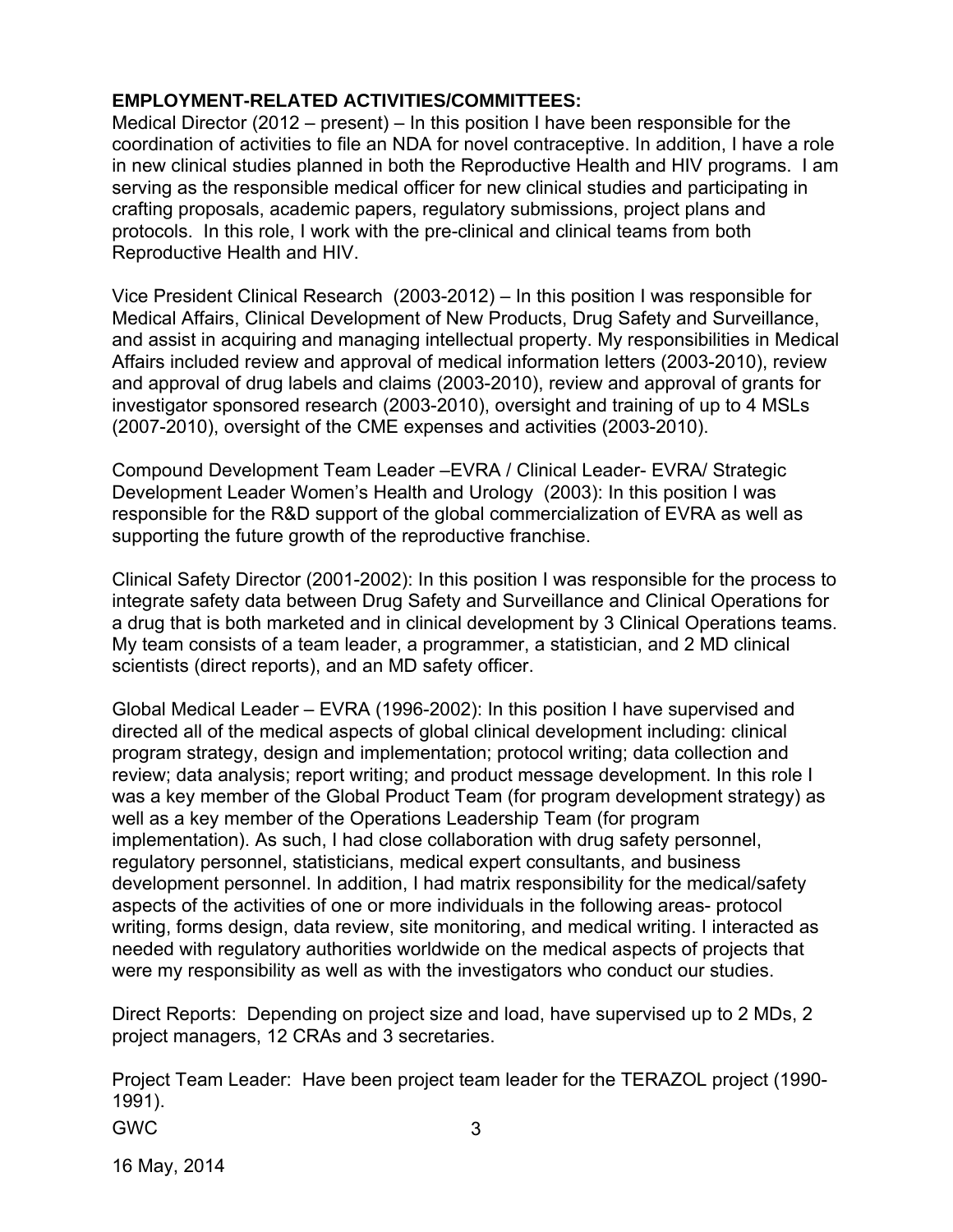Medical Affairs Development Team Leader: Responsible for coordinating the efforts of all functional areas in Clinical Research so that the preterm labor project goals were completed on time and within budget (1994 -1996). This represented 14 additional dotted-line reports from Forms Design, Data Review, Data Entry, Programming, Biostatistics, Database Management, Medical Writing, Drug Metabolism, Regulatory Affairs, Clinical QA, Labelling, Clinical Supply, Finance, and Grants & Contracts.

Multicenter Study Coordination: Created a large perinatal network and coordinated the efforts of 70 academic perinatologists and their collective support of at least 150 nurses, pharmacists, residents and fellows in a preterm labor drug development effort (1993 - 1996). This included 4 hospitals in Santiago, Chile and one in the Dominican Republic. This project also involved 2 CRO's and a National Home Health company.

I have been part of a number of reprocessing efforts over the past 15 years. In some cases as part of the core reprocessing team (redesign of internal data tracking/handling), in other cases as part of the pilot implementation team (redesign of data entry/clean-up process).

I have also been the champion for the integration of technology solutions into the clinical development process through the development of a "home-page" for use with clinical sites/investigators. The home page is designed to save time and reduce costs by facilitating communications with investigators that previously either did not exist or took considerable time to complete.

# **PROFESSIONAL ORGANIZATIONS, COMMITTEES, AND ACTIVITIES:**

 1987 Fellow of the American College of Obstetricians and Gynecologists 1990 American Fertility Society

GWC

16 May, 2014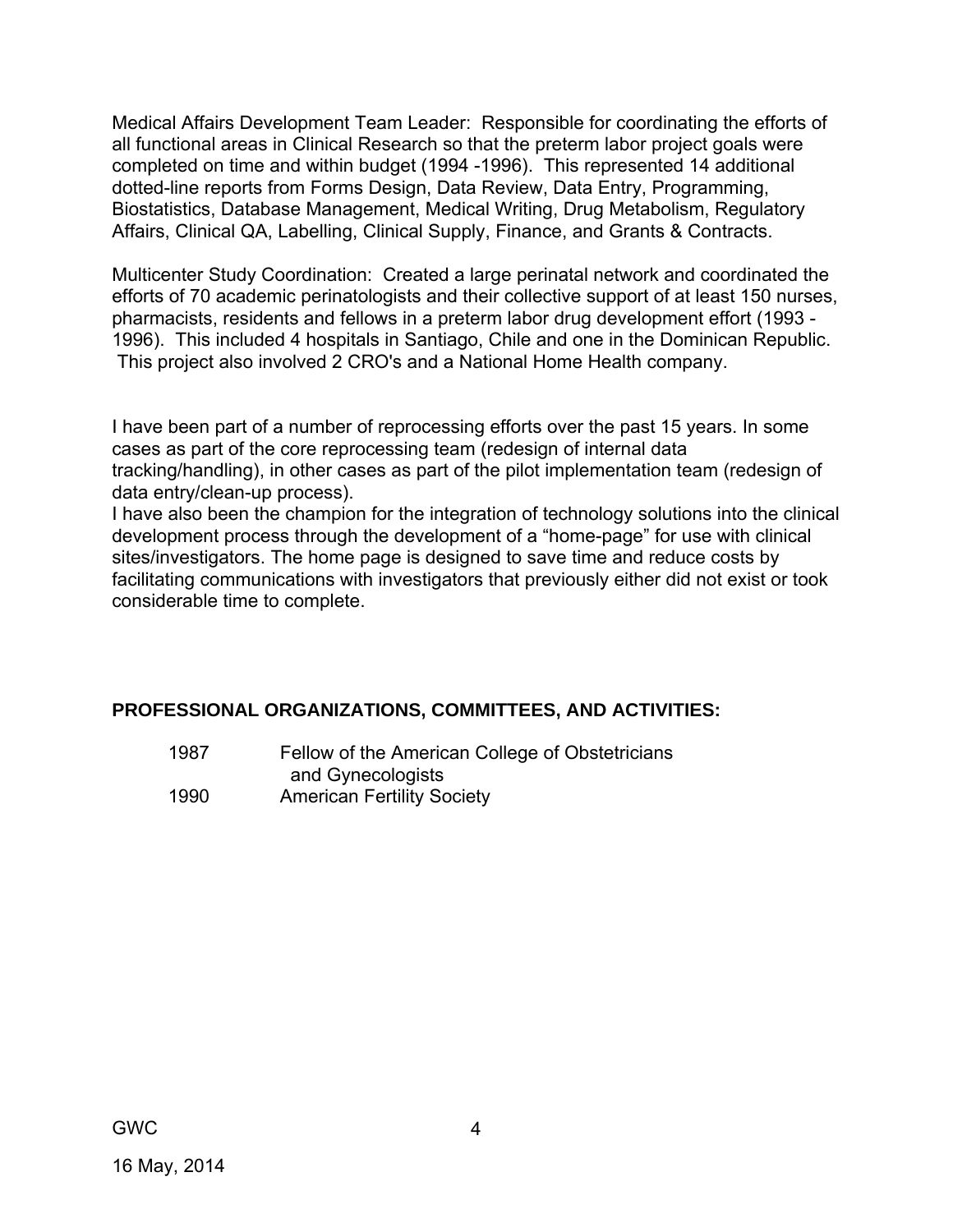# DRUG DEVELOPMENT:

Project Responsibilities as medical director including all necessary FDA meetings and presentations:

- Progesterone vaginal gel to prevent preterm delivery (2003- 2012)
- Lidocaine vaginal gel for dysmenorrhea (2003- 2010)
- Striant testosterone buccal delivery system (2003- 2011)
- Transdermal Contraceptive, hormonal (1997-2002)
- Oral Contraceptive, hormonal (1997-2002)
- Atosiban, tocolytic (1987-1997)
- Estrogen replacement program (1990-1993)
- IUD (1992-1993)
- SULTRIN®, vaginal therapeutic (1987-1993)
- Gonadorelin acetate, GnRH replacement therapy (1990-1992)
- Histrelin, GnRH agonist (1989-1992)
- Phentolamine for male erectile dysfunction (1990-1992)
- Terconazole, vaginal antifungal (1987-1991)
- Recombinant human erythropoietin compassionate use (1988-1990)

Orphan Drug Applications:

• Pregnancy

IND's Filed:

 MIV-150/Zinc/Carrageenan vaginal gel for the prevention of HIV; Lidocaine for dysmenorrhea; Progesterone for the prevention of Preterm Birth; Atosiban for preterm labor; Pentolamine for erectile dysfunction

NDA's/SNDA's Filed:

- Progesterone Gel 8%, prevention of preterm birth
- EVRA, contraceptive patch
- ORTHO Tri-Cyclen Lo, oral contraceptive
- Antocin, tocolytic
- Monistat Tampons
- TERAZOL<sup>®</sup> 3-Day Cream
- Combination hormone replacement NDA

MAA's Filed:

• EVRA, contraceptive patch

**Patents** 

 • Progesterone for the prevention of preterm birth, patent # 7,884,093 issued 8 Feb 2011

GWC

16 May, 2014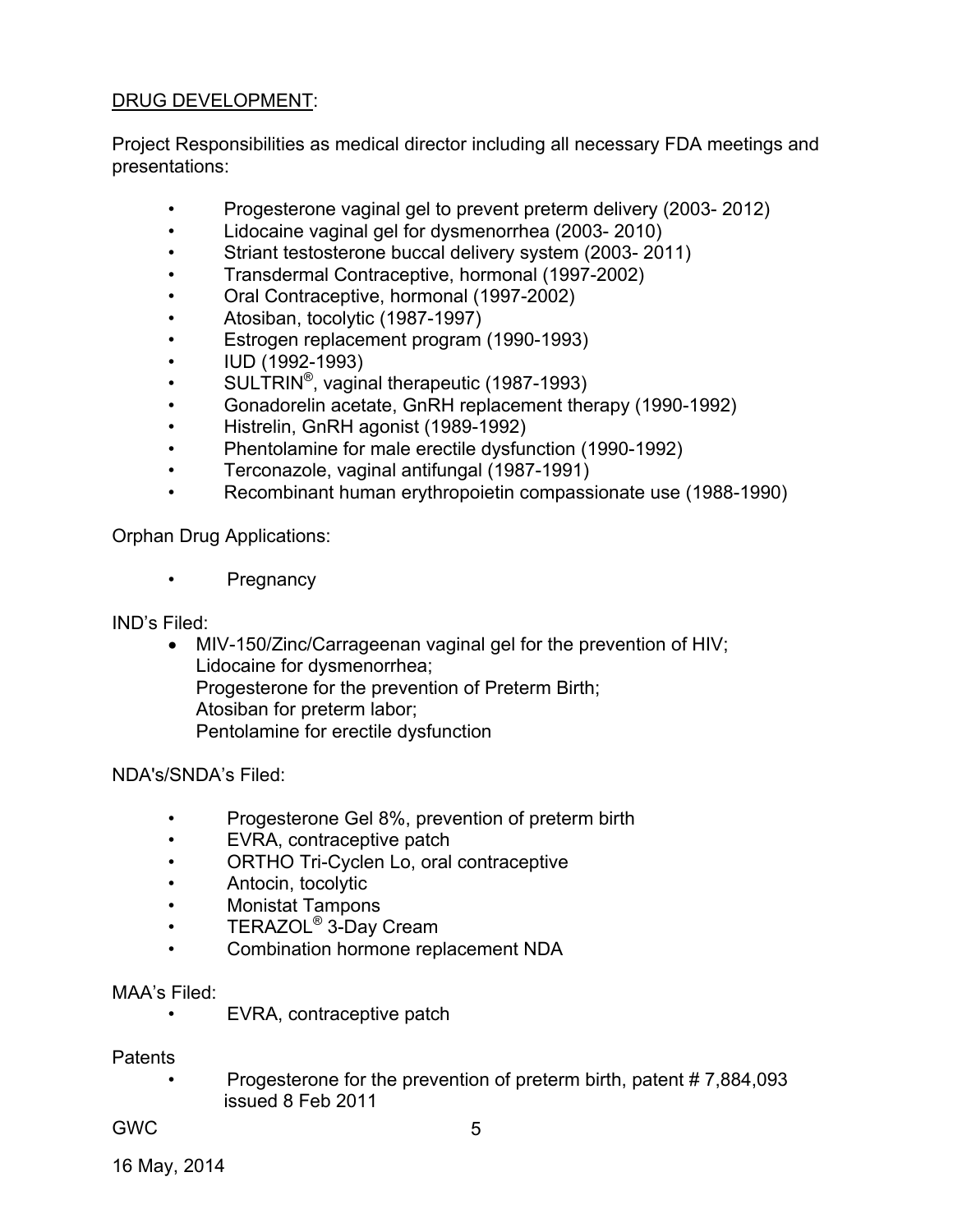FDA Advisory Committee Presentations:

- Atosiban Advisory Committee, April 20, 1998
- Prochieve Advisory Committee, January 20, 2012

FDA/NIH WORKSHOP PARTICIPATION:

| October, 1989  | Contraceptive Development Branch Workshop on LHRH Analogs<br>"The View from The Pharmaceutical Industry"                                                                                                   |
|----------------|------------------------------------------------------------------------------------------------------------------------------------------------------------------------------------------------------------|
| November, 1989 | Food and Drug Administration Antifungal and Acne Drug Product<br><b>Bioequivalence Workshop</b><br>"Consideration for Bioequivalence of Vaginal Antifungal Drug<br>Products - Pioneer Industry Viewpoint". |
|                |                                                                                                                                                                                                            |

March, 1995 "Difficulties in Preventing Pregnant Women from Entering Clinical Trials", General Clinical Research Directors Annual Meeting (NIH).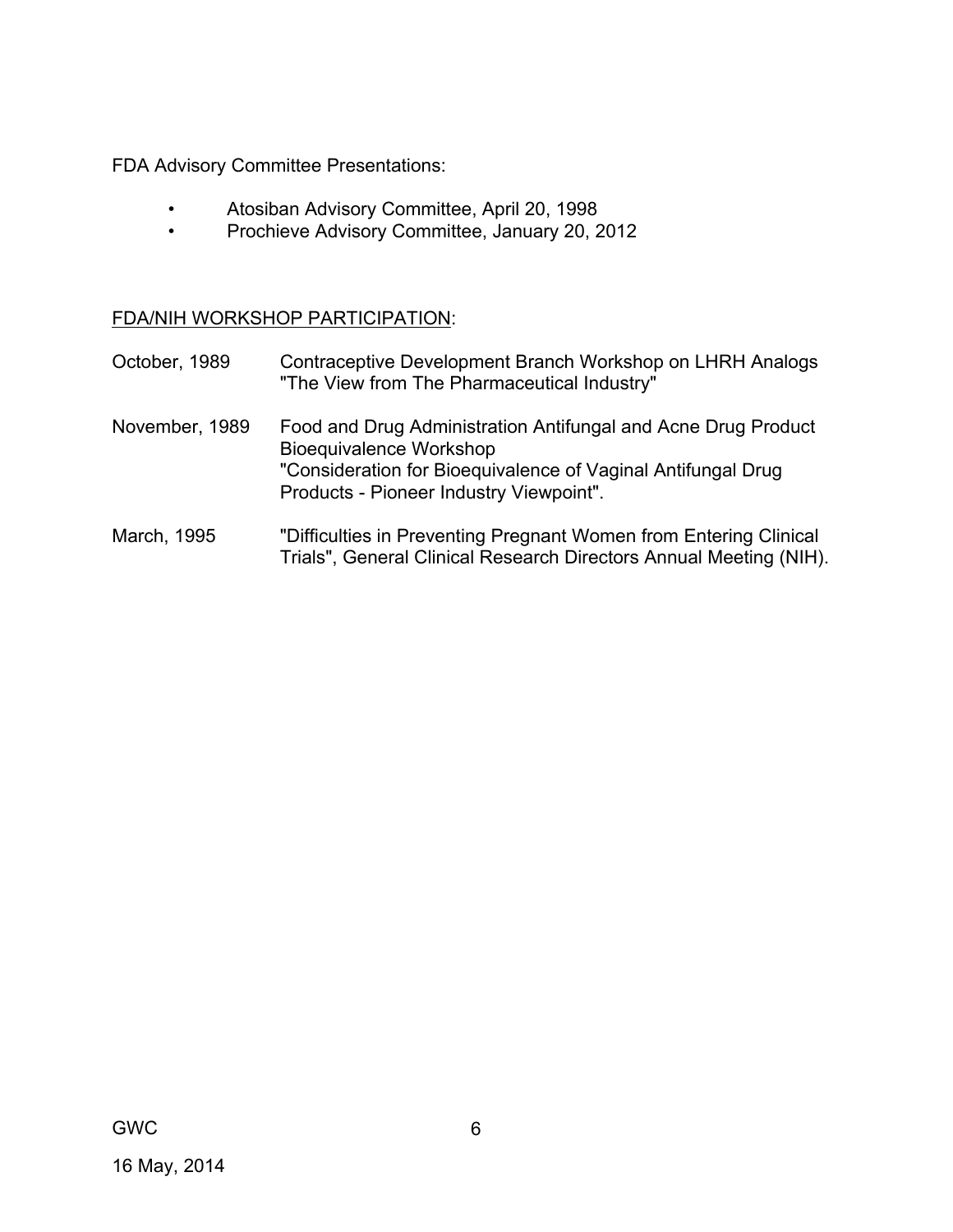#### **PUBLICATIONS AND PRESENTATIONS:**

#### RESEARCH AND PUBLICATIONS:

- 1. Lipton, A., Kepner, N. and Creasy, G.W. Platelets as a source of cell proliferation activity, in Platelets: A Multidisciplinary Approach, G. Degaetano and S. Garattini (eds). New York: Raven Press; 1978.
- 2. Creasy, G.W. Letter to the Editor -- regarding article on "Thromboembolism complicating surgery for cervical and uterine malignancy: incidence, risk factors, and prophylaxis. Obstet Gynecol 62(3):397- 398; 1983.
- 3. Creasy, G.W., Kousen, M., and Walker, W.R. A zomepirac reaction mimicking ectopic pregnancy. Drug Intelligence and Clinical Pharmacy 18:487-488; 1984.
- 4. Creasy, G.W. and Simon, N.V. Sensitivity and specificity of the L/S ratios in relation to gestational age. Am J Perinatology 1(4):302- 305; 1984.
- 5. Lipton, A., and Creasy, G.W. An attempt to identify the source of fibroblast migration activity and growth activity noted in serum. (unpublished)
- 6. Creasy, G.W. Sensitivity and specificity. (Letter to the Editor) Obstet Gynecol 65(2):297; 1985.
- 7. Simon, N.V., Levinsky, J.S., Elser, R.D., Creasy, G.W. Prediction of fetal lung maturity by fluorescence polarization of amniotic fluid before 38 weeks of gestation. Influence of gestational age. Obstet Gynecol 65(3):346-351; 1985.
- 8. Creasy, G.W., Flickinger, F., Kraus, R.E. Maternal liver hemangioma of pregnancy as an incidental finding. Obstet Gynecol 66(3-S)1.105-135; 1985.
- 9. Creasy, G.W. Antithrombin III activity in pregnant women with hypertension (Letter to the Editor) Obstet Gynecol 66(5):748; 1985.
- 10. Creasy, G.W., Levinsky, J.S. A review of obstetrical delivery and I.Q. Pennsylvania Medicine, 89(2):33-39; 1986.
- 11. Creasy, G.W., Morgan, J. Post-Ectopic nephrosclerosis. Obstet Gynecol 69:448; 1987.

GWC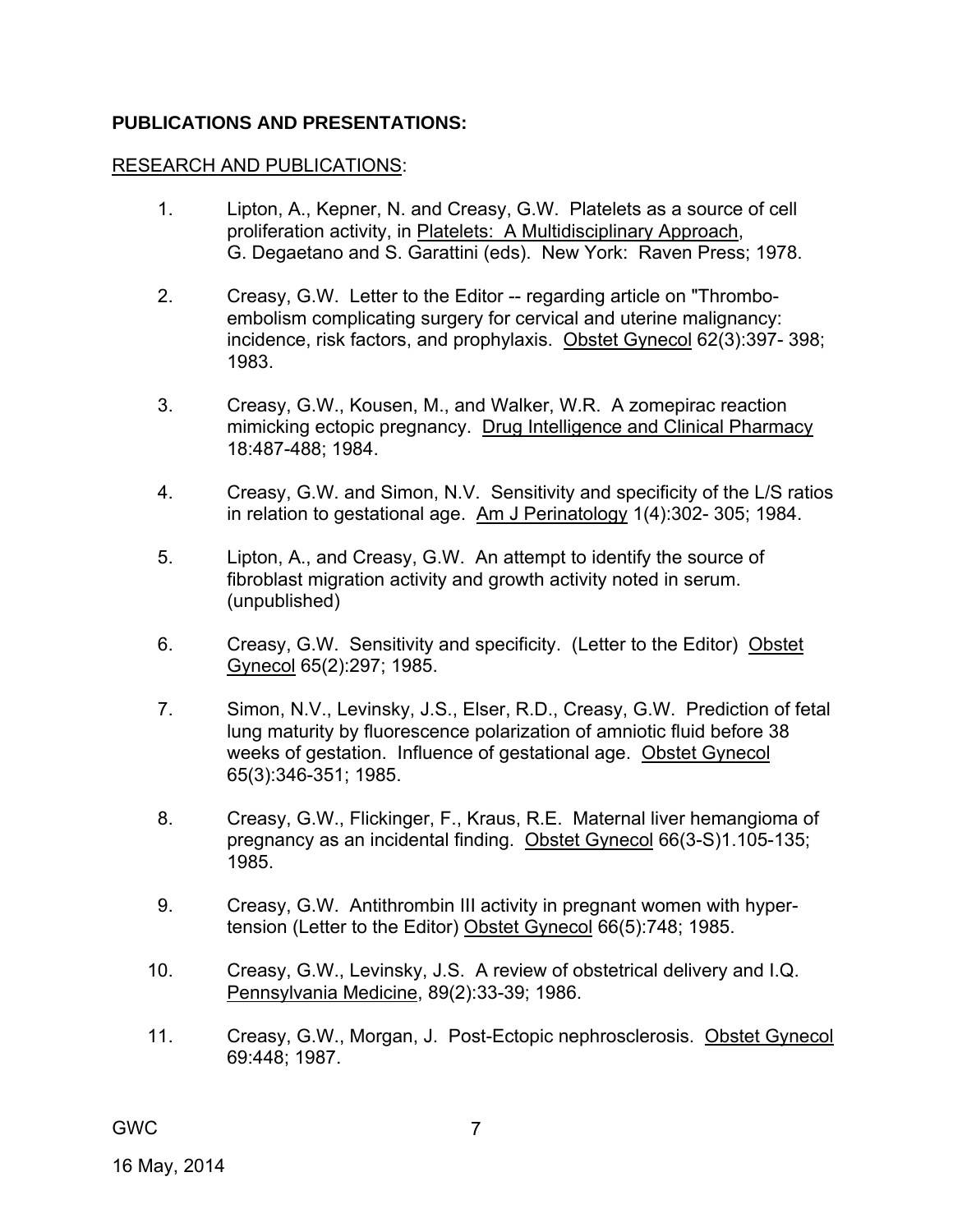- 12. Creasy, G.W. and Jaffe, M.E. Pulsatile delivery systems. The New York Academy of Sciences [1990].
- 13. Creasy, G.W. and Jaffe, M.E. Endocrine/Reproductive pulsatile delivery systems. Advanced Drug Delivery Reviews 6:51-56; 1991.
- 14. Worobec, S.M., Thorne, E.G. and Creasy, G.W. Topical Tretinoin and vaginal bleeding. Annuals of Internal Medicine 1991.
- 15. Archer, D., Creasy, G.W., et. al. Endometrial morphology in asymptomatic postmenopausal women. Am. J. OB/GYN 165(2):317-322; 1991.
- 16. Creasy, G.W., Kafrissen, M.E. and Upmalis, D. A review of the endometrial effects of estrogens and progestins. OB/GYN Survey 47(9):654-678; 1992
- 17. Goodwin, T.M., Paul, R., Silver, H., Spellacy, W., Parsons, M., Chez, R., Hayashi, R., Valenzuela, G., Creasy, G.W., Merriman, R. The effect of the oxytocin antagonist Atosiban on preterm uterine activity in the human. Am. J. Obstet Gynecol. 170(2):474-478; 1994
- 18. Goodwin, T.M., Valenzuela, G., Silver, H., Hayashi, R., Creasy, G.W., Lane, R., Treatment of preterm labor with the oxytocin antagonist Atosiban, Am. J. of Perinatology, Vol. 13, No. 3., April 1996.
- 19. Goodwin, T.M., Valenzuela, G.J., Silver, H., Creasy, G., and the Atosiban Study Group. Dose Ranging Study of the Oxytocin Antagonisst Atosiban in the Treatment of Preterm Labor. Obstetrics & Gynecology. 88 (3): 331- 336; 1996.
- 20. Romero R , Sibai BM, Sanchez-Ramos L, Valenzuela GJ, Veille J-C, Tabor B, Lane R, Smith J, Shangold G, Creasy G and the Atosiban PTL-096 Study Group. An Oxytocin receptor antagonist (atosiban) in the treatment of preterm labor: A randomized, double-blind, placebocontrolled trial with tocolytic rescue. The American Journal of Obstetrics & Gynecology. May 2000
- 21. Valenzuela GJ, Sanchez-Ramos L, Romero R, Silver HM, Koltun WD, Millar L, Wang J, Smith J, Creasy G, and the Atosiban PTL-098 Study Group. Maintenance Treatment of Preterm Labor with the Oxytocin Antagonist Atosiban. The American Journal of Obstetrics & Gynecology. May 2000

8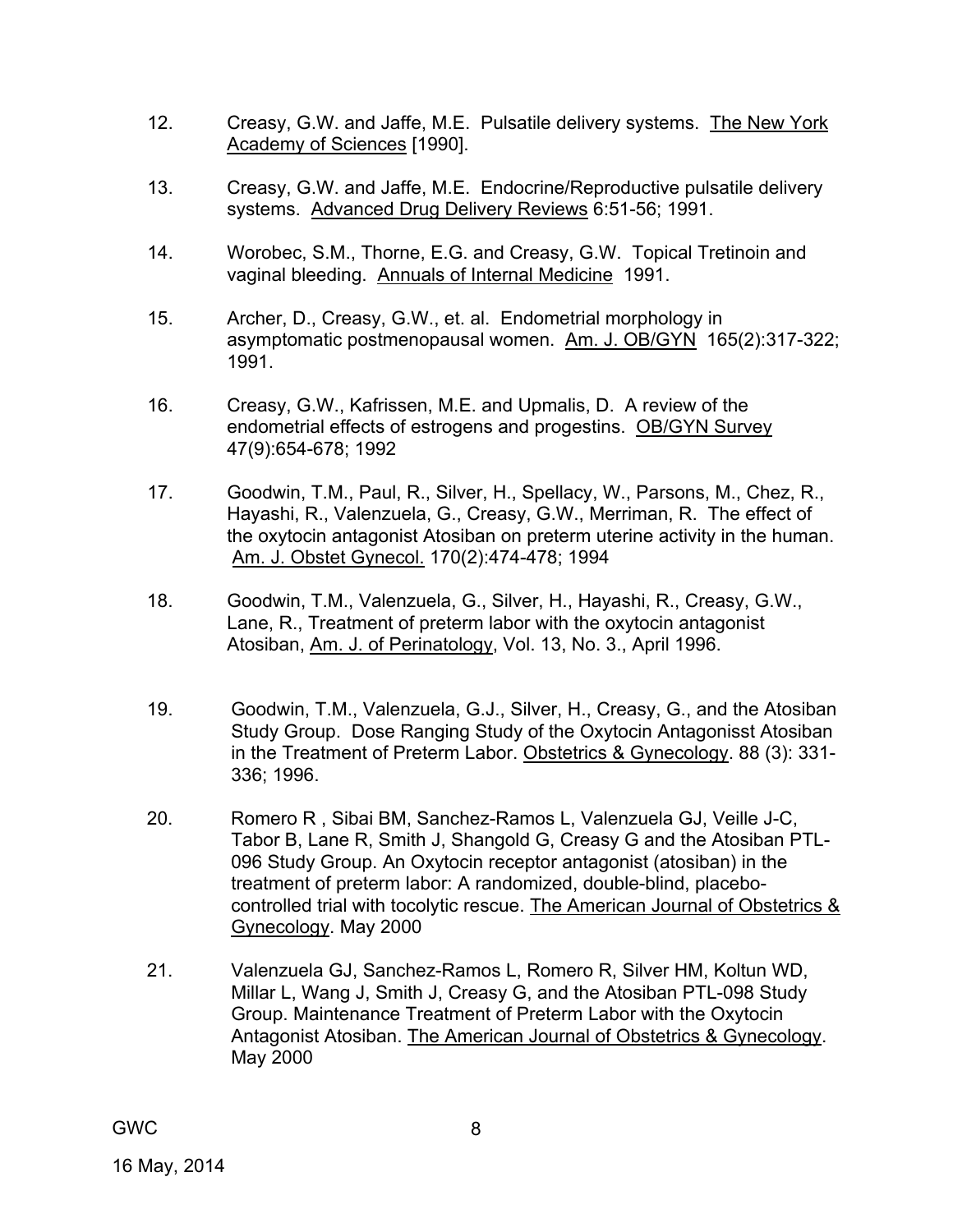- 22. Dittrich R, Parker L, Rosen JB, Shangold G, Creasy GW, Fisher AC. Transdermal contraception: Evaluation of three transdermal norelgestromin/ethinyl estradiol doses in a randomized, multicenter, dose-response study. Am J Obstet Gynecol 2002;186:15-20, February
- 23. Audet M-C, Moreau M, Koltun WD, Waldbaum AS, Shangold G, Fisher AC, Creasy GW . Evaluation of contraceptive efficacy and cycle control of a transdermal contraceptive patch vs an oral contraceptive. A randomized controlled trial. JAMA 2001;285:2347-2354.
- 24. Geoffrey H Smallwood, Mary L Meador, John P Lenihan Jr, Gary Shangold, Alan C Fisher, George Creasy and the EVRA 002 Study Group. Efficacy and Safety of a Transdermal Contraceptive System. Obstetrics & Gynecology: 2001: 98 (5): 799-805
- 25. LS Abrams, DM Skee, J Natarajan, FA Wong, PT Leese, GW Creasy, MM Shangold. Pharmacokinetics of a Contraceptive Patch  $(EVRA^{\mathcal{M}}/EVRA/ORTHO EVRA^{\mathcal{M}})$  Containing Norelgestromin and Ethinyl Estradiol Under Conditions of Heat, Humidity, and Exercise; J of Clin Pharmacol, Vol 41, No 12, December 2001.
- 26. M Zieman, J Guillebaud, M Weisberg, G Shangold, A Fisher, G Creasy. A Summary of Contraceptive Efficacy and Cycle Control With the ORTHO EVRA™/EVRA™ Transdermal System. Fertility and Sterility; Vol 77, No 2, Supplement 2, February 2002.
- 27. BM Sibai, V Odlind, M Meador, G Shangold, A Fisher, G Creasy. A Comparative and Pooled Analysis of the Safety/Tolerability of the Contraceptive Patch (ORTHO EVRA™/EVRA™). Fertility and Sterility; Vol 77, No 2, Supplement 2, February 2002.
- 28. D Archer, A Bigrigg, G Smallwood, G Shangold, G Creasy, A Fisher. Assessment of Subject Compliance With a Weekly Contraceptive Patch (ORTHO EVRA™/EVRA™) in North American Women. Fertility and Sterility; Vol 77, No 2, Supplement 2, February 2002.
- 29. H Zacur, B Hedon, D Mansour , G Shangold, A Fisher, G Creasy. Integrated Summary of ORTHO EVRA/EVRA Contraceptive Patch Adhesion in Varied Climates and Conditions. Fertility and Sterility; Vol 77, No 2, Supplement 2, February 2002.
- 30. Abrams L, Creasy G, Fisher A. Transdermal Contraception. Seminars in Reproduction and Endocrinology; Vol 19, No 4, December 2001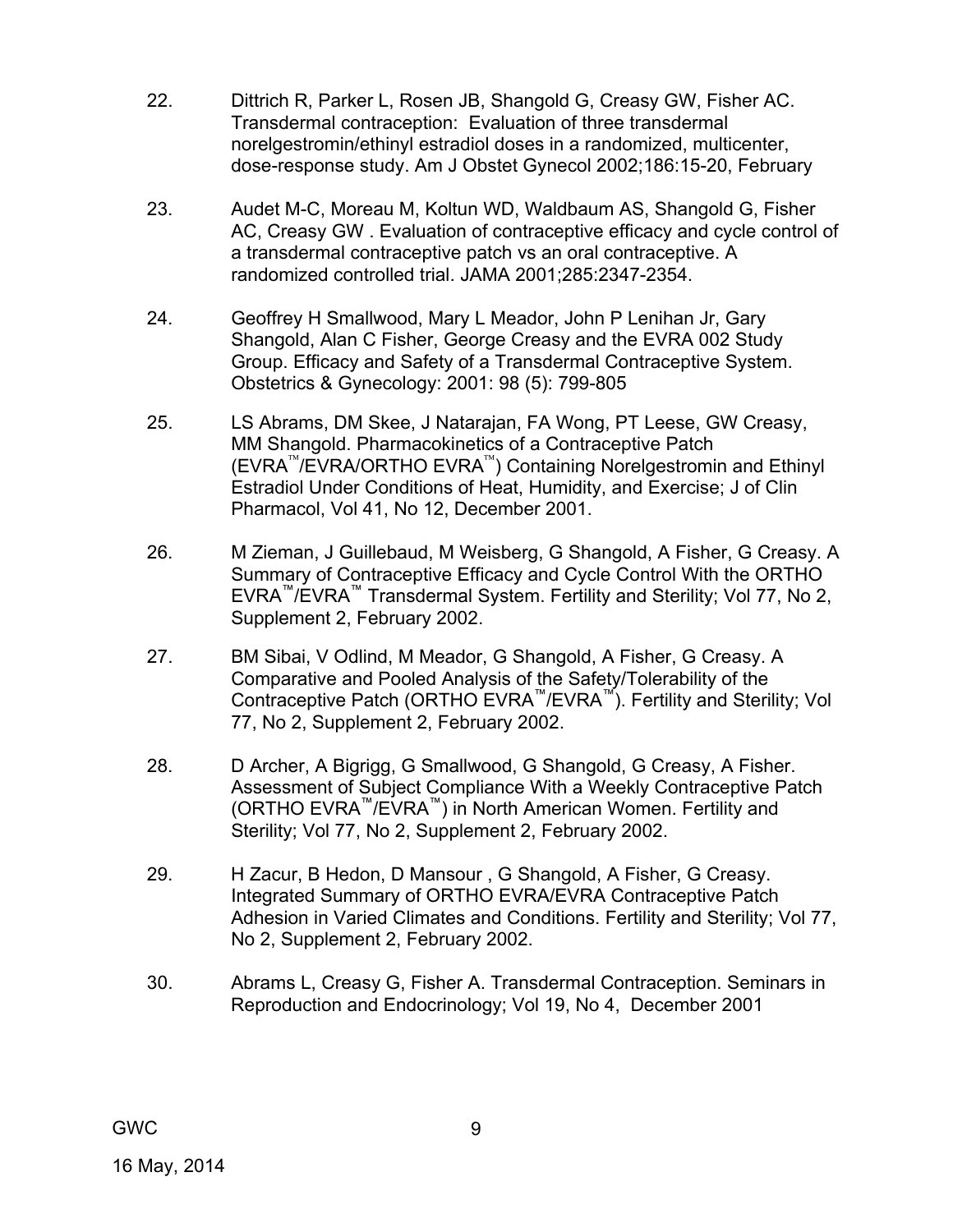- 31. Raymond Moss Hampton, Marilyn Short, Eric Bieber, Celine Bouchard, Normand Ayotte, Gary Shangold, Alan C. Fisher and George W. Creasy. Comparison of a novel norgestimate/ethinyl estradiol oral contraceptive (Ortho Tri-Cyclen Lo) with the oral contraceptive Loestrin Fe 1/20, Contraception, Volume 63, Issue 6, pages 289-295.
- 32. Creasy GW, Fisher A, Hall N, Shangold G. Effects of a transdermal contraceptive patch delivering norelgestromin and ethinyl estradiol (Ortho Evra/Evra) on lipid profile. The Journal of Reproductive Medicine, 2003; 48:179-186.
- 33. Archer DF, Cullins V, Creasy GW, et al. The impact of improved compliance with a weekly contraceptive transdermal system (Ortho Evra) on contraceptive efficacy. Contraception (United States), Mar 2004, 69(3) p189-95.
- 34. Elkind-Hirsch K, Darensbourg C, Creasy G, Gipe D. Conception rates in clomiphene citrate cycles with and without hormone supplementation: a pilot study. Curr Med Res Opin. 2005;21(7):1035-1040.
- 35. O'Brien JM, Adair CD, Lewis DF, Hall DR, DeFranco EA, Fusey S, Soma-Pillay P, Porter K, How H, Schackis R, Eller D, Trivedi Y, Vanburen G, Khandelwal M, Trofatter K, Vidyadhari D, Vijayaraghavan J, Weeks J, Dattel B, Newton E, Chazotte C, Valenzuela G, Calda P, Bsharat M, Creasy GW. Progesterone vaginal gel for the reduction of recurrent preterm birth: primary results from a randomized, double-blind, placebocontrolled trial. Ultrasound Obstet Gynecol 2007; 30:687-696.
- 36. DeFranco EA, O'Brien JM, Adair CD, Lewis DF, Hall DR, Fusey S, Soma-Pillay P, Porter K, How H, Schackis R, Eller D, Trivedi Y, Vanburen G, Khandelwal M, Trofatter K, Vidyadhari D, Vijayaraghavan J, Weeks J, Dattel B, Newton E, Chazotte C, Valenzuela G, Calda P, Bsharat M, Creasy GW. Vaginal progesterone is associated with a decrease in risk for early preterm birth and improved neonatal outcome in women with a short cervix: a secondary analysis from a randomized, double-blind, placebo-controlled trial. Ultrasound Obstet Gynecol 2007; 30:697-705.
- 37. O'Brien JM, DeFranco EA, Adair CD, Lewis DF, Hall DR, How H, Bsharat M, Creasy GW. Effect of Progesterone on Cervical Shortening in Women at Risk for Preterm Birth: secondary analysis from a multinational, randomized, double-blind, placebo-controlled trial. Ultrasound Obstet Gynecol 2009; vol 34.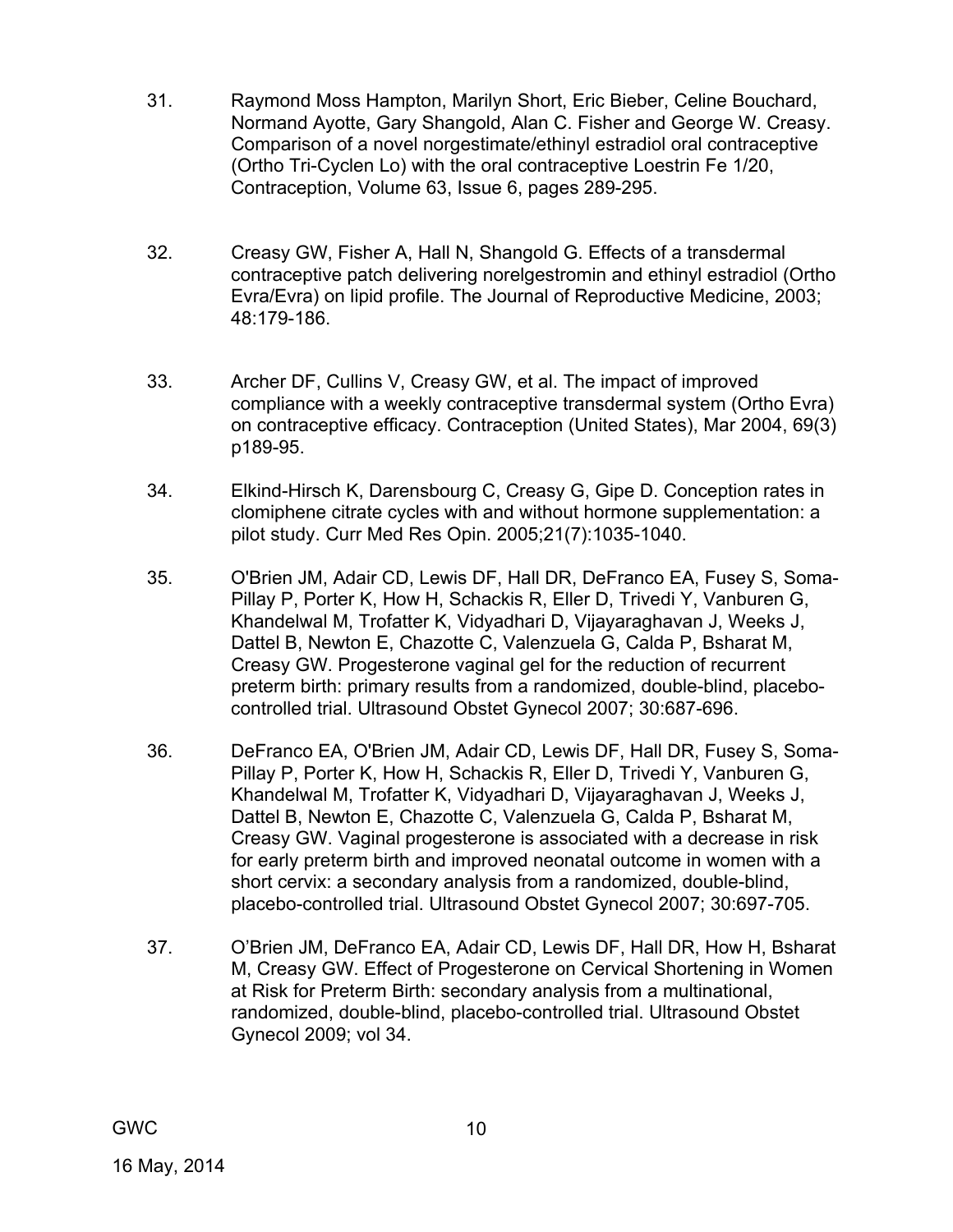- 38. Hassan SS, Romero R, Vidyadhari D, Fusey S, Baxter J, Khandelwal M, Vijayaraghavan J, Trivedi Y, Soma-Pilay P, Sambarey P, Dayal A, Potapov V, O'Brien J, Astakhov V, Yuzko O, Kinzler W, Dattel B, Sehdev H, Mazheika L, Manchulenko d, Gervasi MT, Sullivan L, Conde-Agudelo A, Phillips JA, Creasy GW, for the PREGNANT Trial. Vaginal Progesterone Reduces the Rate of Preterm Birth in Women with a Sonographic Short Cervix: a multi-center, randomized, double-blind, placebo-controlled trial. Ultrasound Obstet Gynecol 2011, Vol 38 No 1.
- 39. Romero R, Nicolaides K, Conde-Agudelo A, Tabor A, O'Brien JM, Cetingoz E, Fonseca E Da, Creasy GW, Klein K, Rode L, Soma-Pillay P, Fusey S, Cam C, Alfirevic Z, Hassan S. Vaginal progesterone in women with an asymptomatic sonographic short cervix in the midtrimester decreases preterm delivery and neonatal morbidity: a systematic review and metaanalysis of individual patient data. American Journal of Obstetrics and Gynecology, 2012, Vol 206, No 2.
- 40. Agustin Conde-Agudelo, MD, MPH, Roberto Romero, MD, DMedSci, Kypros Nicolaides, MD, Tinnakorn Chaiworapongsa, MD, John M. O'Brien, MD, Elcin Cetingoz, MD, Eduardo da Fonseca, MD, George Creasy, MD, Priya Soma-Pillay, MD, Shalini Fusey, MD, Cetin Cam, MD, Zarko Alfirevic, MD, Sonia S. Hassan, MD. Vaginal progesterone vs cervical cerclage for the prevention of preterm birth in women with a sonographic short cervix, previous preterm birth, and singleton gestation: a systematic review and indirect comparison metaanalysis. American Journal of Obstetrics and Gynecology, 2012, Vol 208, No 1.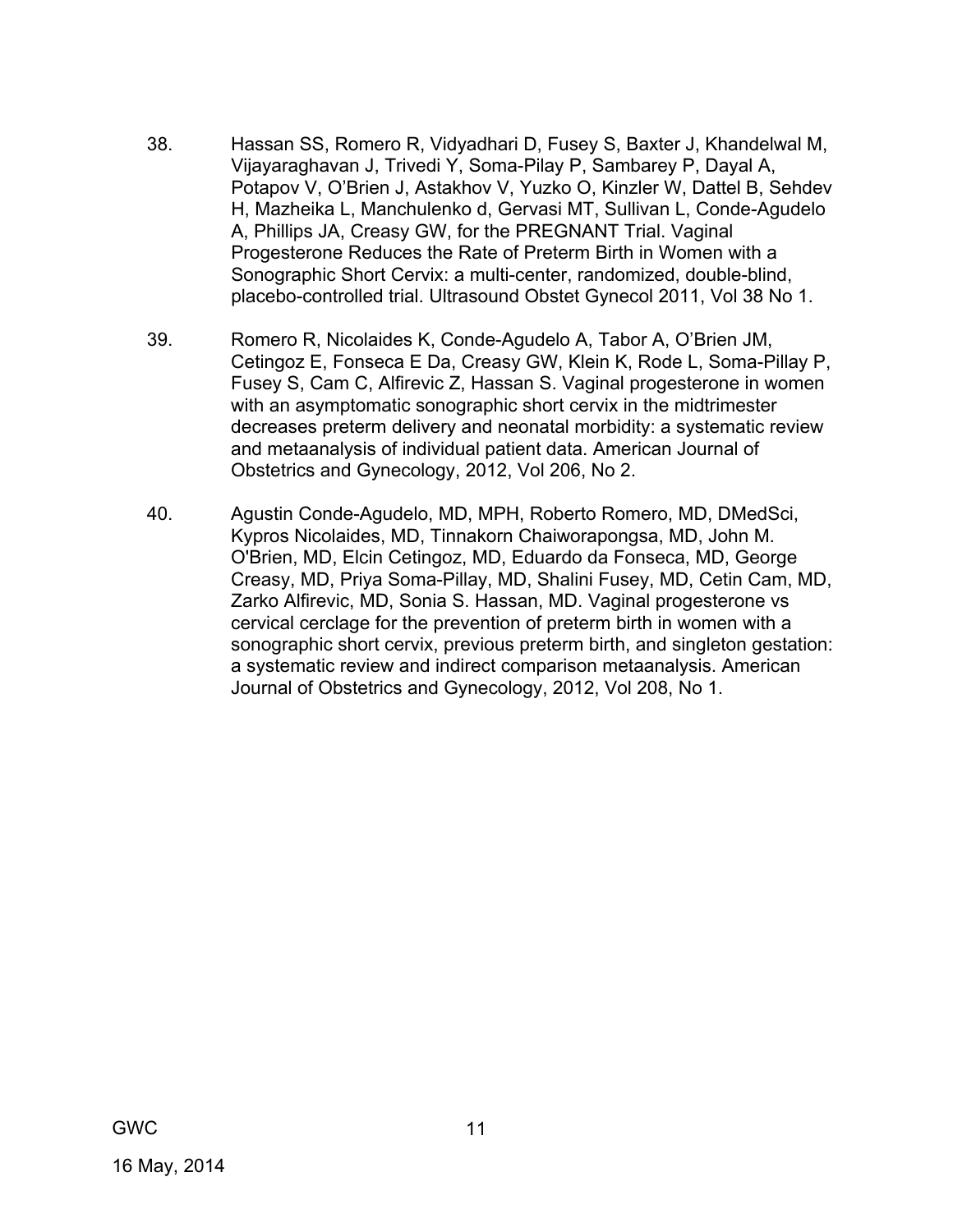#### ABSTRACTS:

- 1. Creasy GW, and Jaffe ME. Pulsatile delivery systems. The New York Academy of Sciences [1990].
- 2. Hahn DW, Demarest KT, Creasy GW, et. al. Pharmacology, toxicology, and pharmacokinetic profile of RWJ 22164 (1-Deamino- [D-TYR(OEThyl)<sup>2</sup>, Thr<sup>4</sup>, ORN<sup>8</sup>]) vasotocin, an oxytocin antagonist for treatment of preterm labor. Society for Gynecologic Investigation [1990].
- 3. Archer D, Creasy GW, et. al. Endometrial morphology in asymptomatic postmenopausal women. South Atlantic Association of Obstetrics and Gynecology [1991].
- 4. Goodwin TM, Paul R, Silver H, Valenzuela V, Depp R, Knuppel R, Renfroe Y, Creasy R, Creasy G, etc. Dose ranging study of oxytocin antagonist ANTOCIN (atosiban) and comparison to ritodrine. Abstract presented at ACOG 42nd Annual Clinical Meeting; [1994]
- 5. Sibai BM, Romero R, Sanchez-Ramos L, Valenzuela G, Veille JC, Tabor B, Morrison J, Varner M, Goodwin T, Menard K, Lane R, Smith J, and Creasy G, A Double-Blind Placebo-Controlled Trial of an Oxytocin-Receptor Antagonist (ANTOCIN) in the Treatment of Preterm Labor. Am. J. Obstet. Gynecol. 176 (1) Part 2: S2 (#2).
	- 6. Silver H, Valenzuela G, Sanchez-Ramos L, Romero R, Sibai B, Goodwin T, Veille JC, Smith L, Shangold G, Creasy G, and the ANTOCIN study groups, Maternal Side Effects and Safety of the Oxytocin Receptor Antagonist ANTOCIN. Am. J. Obstet. Gynecol. 176 (1) Part 2: S45 (#124).
	- 7. Sanchez-Ramos L, Valenzuela G, Romero R, Silver H, Koltun W, Millar L, Wang J, Smith J, Creasy G, and the Antocin PTL-098 Study Group, A Double-Blind Placebo-Controlled Trial of Oxytocin Receptor Antagonist (ANTOCIN) Maintenance Theapy in Patients with Preterm Labor. Am. J. Obstet. Gynecol. 176 (1) Part 2: 530 (#69).
	- 8. Goodwin TM, Randall H, Perry K, Menard MK, Bauer C, Shangold G, Lane R, Creasy G and the Atosiban Study Group. A Report on Infant Outcomes at 6 and 12 Months after the use of Atosiban in the Management of Preterm Labor. 46<sup>th</sup> Annual Meeting of ACOG. Abstract/Poster #049.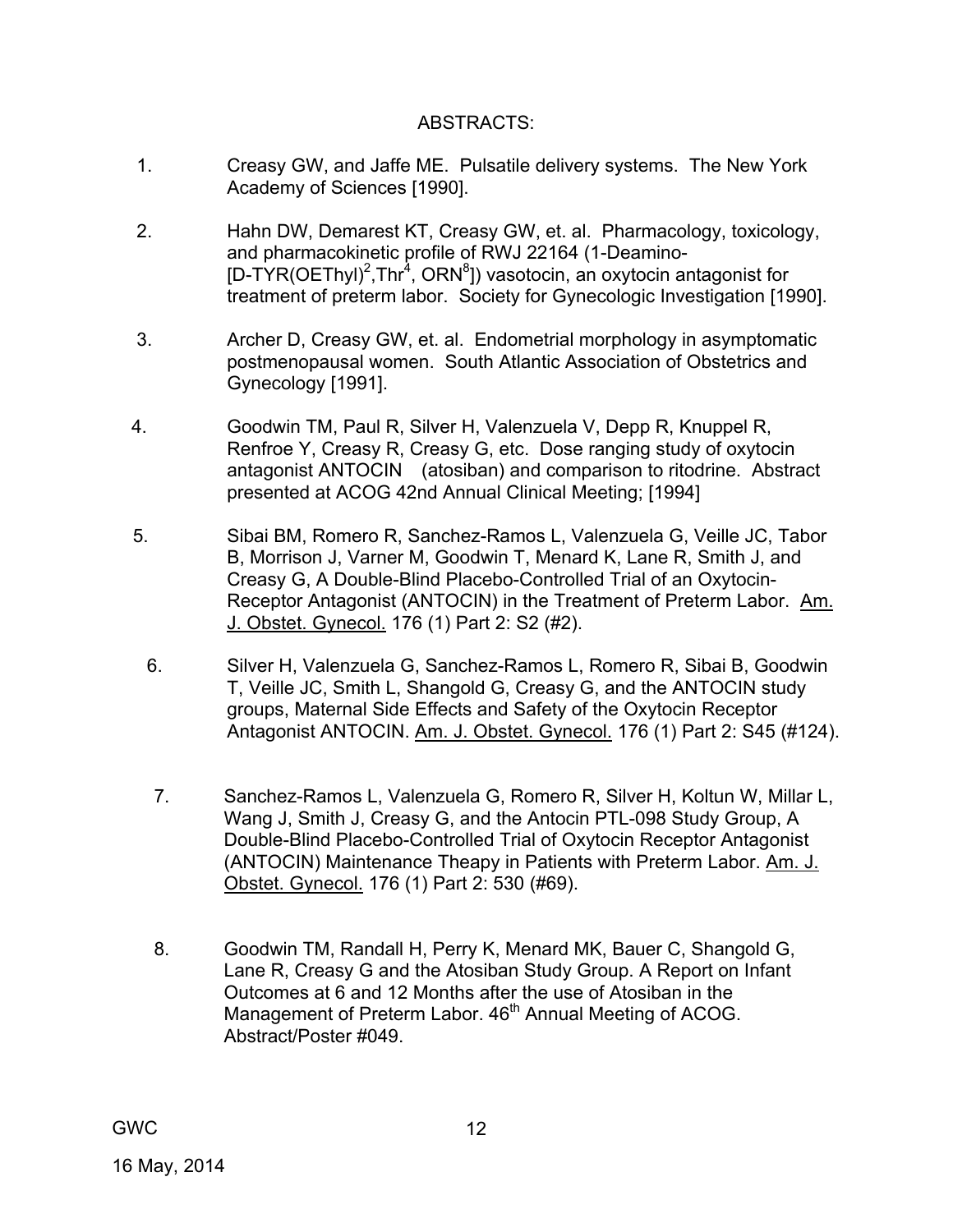- 9. Pierson RA, Hess AR, Archer DF, Parsons K, Shangold G, Fisher A, Creasy G. Effects of a contraceptive patch and 3 oral contraceptives on follicular development following incorrect dosing. Int J Gyn Obstet 2000;70 (suppl 1):78. Abstract.
- 10. Hedon B, Helmerhorst FM, Cronje HS, Shangold G, Fisher A, Creasy G. Comparison of efficacy, cycle control, compliance, and safety in users of a contraceptive patch vs an oral contraceptive. Int J Gyn Obstet 2000;70(suppl 1):78. Abstract.
- 11. Guillebaud JG, Odlind V, Leonhardt K, Creasy G, Fisher A, Shangold G. Efficacy, cycle control, compliance, and safety in users of a contraceptive patch. Int J Gyn Obstet 2000;70(suppl 2):B77. Abstract.
- 12. Creasy G, Fisher A, Hall N, Shangold G. Effect of a contraceptive patch vs. placebo (PBO) on serum lipid profile. Fertil Steril 2000;74:S185. Abstract.
- 13. Kluft C, Mayer G, Helmerhorst FM, Hall H, Creasy G. Comparison of the effects of a contraceptive patch and oral contraceptives on coagulation parameters. Int J Gyn Obstet 2000;70(suppl 1):77. Abstract.
- 14. Thorne EG, Roach J, Hall J, Creasy G. Lack of phototoxicity and photoallergy with a contraceptive patch. FASEB J 2000;14:A1341. Abstract.
- 15. Creasy, G., Hall, N., Shangold, G. Patient Adherence With Evra<sup>™</sup> Dosing Schedule Versus Oral Contraceptive (002/003/004) *Obstet & Gynecol* 2000;95(4)(suppl):60S
- 16. Creasy G, Fisher A, Hall N, Shangold G, Effects Of A Contraceptive Patch Versus Placebo On Serum Lipid Profile ; *Fertility & Sterility* 2000:74(3S):S185 DF
- 17. Archer, Koltun WD, G Shangold, G Creasy, A Fisher A Comparison of Patient Compliance With a Weekly Contraceptive Patch (ORTHO EVRA/EVRA) vs Oral Contraceptives (Ocs); Journal of Managed Care Pharmacy 2001:7(5);355-356
- 18. H Zacur, B Hedon, D Mansour, G Shangold, A Fisher, G Creasy Integrated Summary Of Ortho Evra/Evra Contraceptive Patch Adhesion in Varied Climates & Conditions; *Fertility & Sterility* 2001:76(3S);S19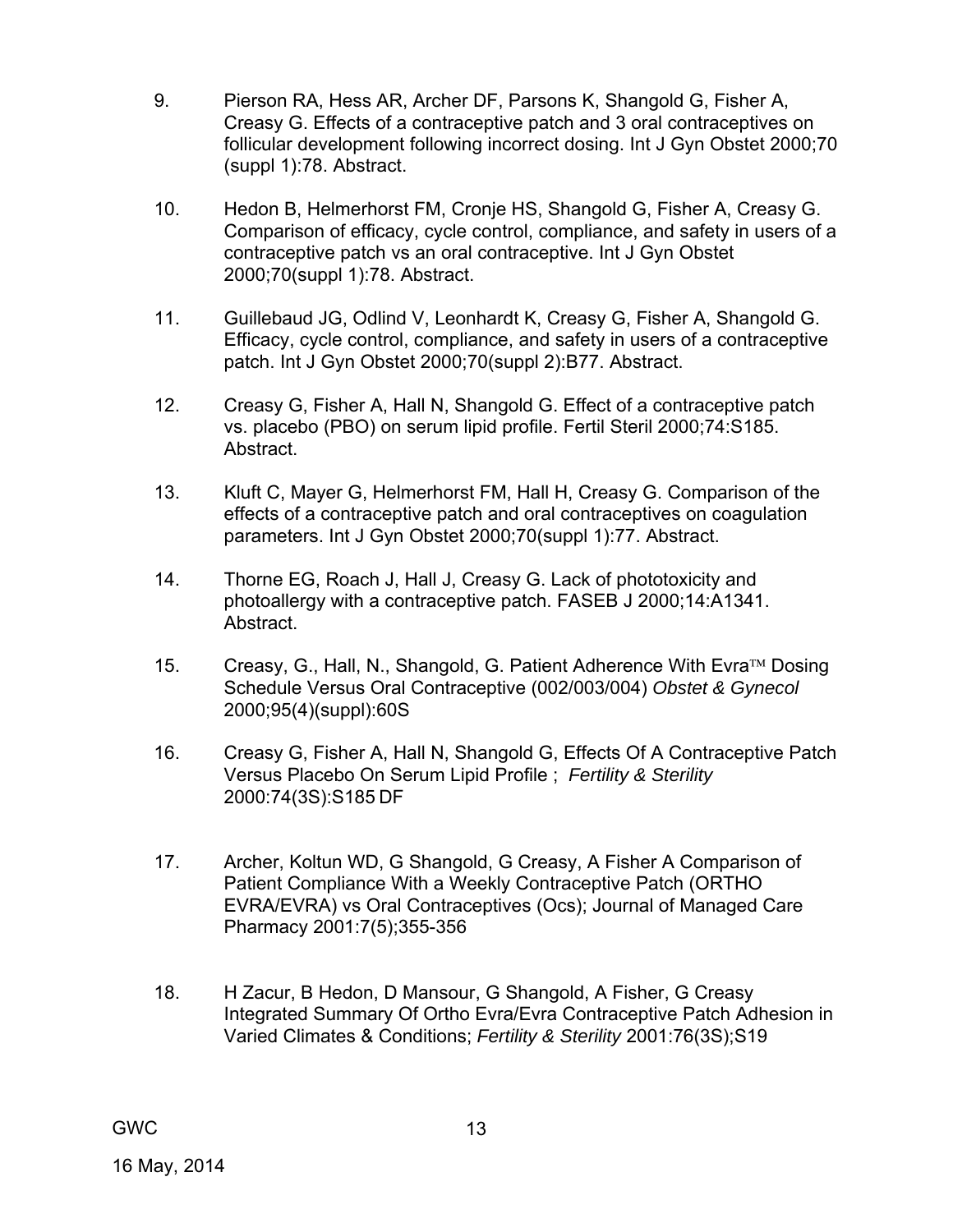- 19. Sibai, V Odlind, M Meador, G Shangold, A Fisher, G Creasy A Comparative Assessment of Ortho Evra/Evra to Placebo Path Effects on Body Weight; *Fertility & Sterility* 2001:76(3S);S188
- 20. M Zieman, J Guilleband, M Weisberg, G Shangold, Afisher, G Creasy Integrated Summary of Contraceptive Efficacy with the Ortho Evra/Evra Transdermal System; Fertility & Sterility 2001:76(3S); S19
- 21. D Archer, A Bigrigg, G Smallwood, G Shangold, G Creasy, A Fisher An Integrated Assessment of Patient Compliance with a Weekly Contraceptive Patch (Ortho Evra/Evra from North American Trials; Fertility & Sterility 2001:76(3S); S20
- 22. Creasy G et al. Transdermal contraceptive patch delivering norelgestromin and ethinyl estradiol. Effects on lipid profile. J Rep Med 2003;48:179-186.
- 23. DeZiegler D, Bulletti C, Palagiano A, Pace MC, Izzo A, and Creasy G. Pretreating with vaginal lidocaine reduces induced uterine contractions and pain in chronic dysmenorrhea. Obstet & Gynecol 2005;105(4S):68s-69s.
- 24. O'Brien JM, DeFranco EA, Adair CD, Lewis DF, Hall DR, Bsharat M, How H, Creasy GW, The Progesterone Vaginal Gel Study Group. Progesterone Reduces the Rate of Cervical Shortening in Women at Risk for Preterm Birth: Secondary Analysis from a Randomized, Double-blind, Placebo-Controlled Trial. Am J Ob & Gynecol 2007; Vol 197, No 6 (Supp): Abst 15, page S7.
- 25. DeFranco EA, O'Brien JM, Adair CD, Lewis DF, Hall DR, Phillips J, Creasy GW, The Progesterone Vaginal Gel Study Group. Is There a Racial Disparity in the Efficacy of Progesterone to Prevent Preterm Birth? Am J Ob & Gynecol 2007; Vol 197, No 6 (Supp): Abst 702, page S200.
- 26. O'Brien JM, Adair CD, Lewis DF, DeFranco EA, Phillips J, Creasy GW, The Progesterone Vaginal Gel Study Group. Does the Timing of Initial Progesterone dosing Alter the Utility of Progesterone Supplementation? Secondary Analysis from the the Progesterone Vaginal Gel Trial. Am J Ob & Gynecol 2007; Vol 197, No 6 (Supp): Abst 725, page S206.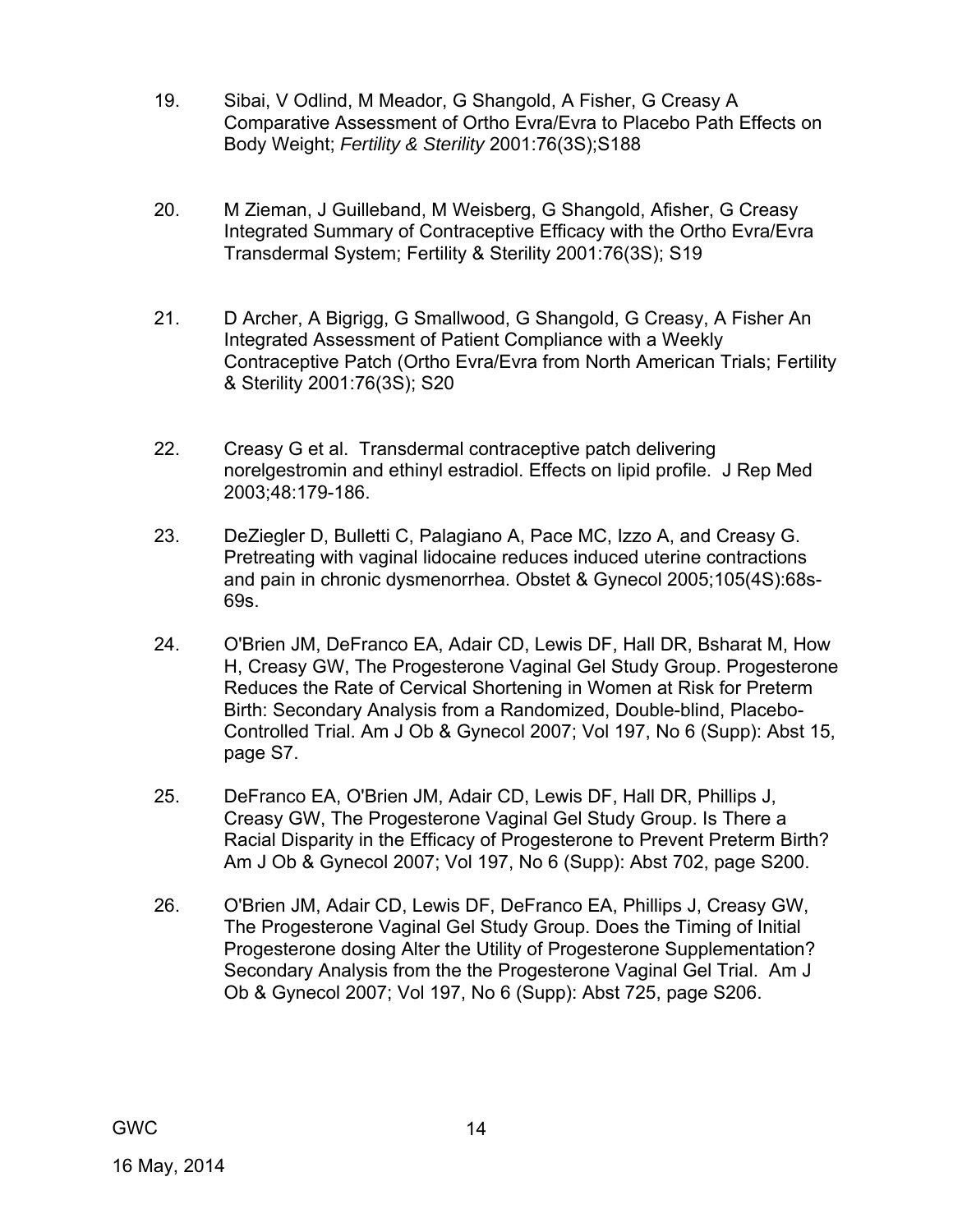- 27. O'Brien JM, Steichen JJ, Phillips JA, Creasy GW. Two year infant outcomes for children exposed to supplemental intravaginal progesterone gel in utero: secondary analysis of a multicenter, randomized, doubleblind, placebo-controlled trial. Am J Ob & Gynecol 2012; Vol 206, No 1 (Supp): Abst 490, page S223.
- 28. Creasy GW, Brache V, Croxatto H, Mishell DR, Kumar N, Roberts K, Merkatz R, Sitruk-Ware R, User Controlled Long Acting Reversible Contraception: The Pharmacokinetic Profile of the Nestorone®/Ethinyl Estradiol Contraceptive Vaginal Ring (NES/EE CVR) a 1-Year Cyclical Reuseable Vaginal Ring. 2013 International Conference on Family Planning. http://www.xcdsystem.com/ICFP2013/abstract/pdfpresentations/Res662.pdf